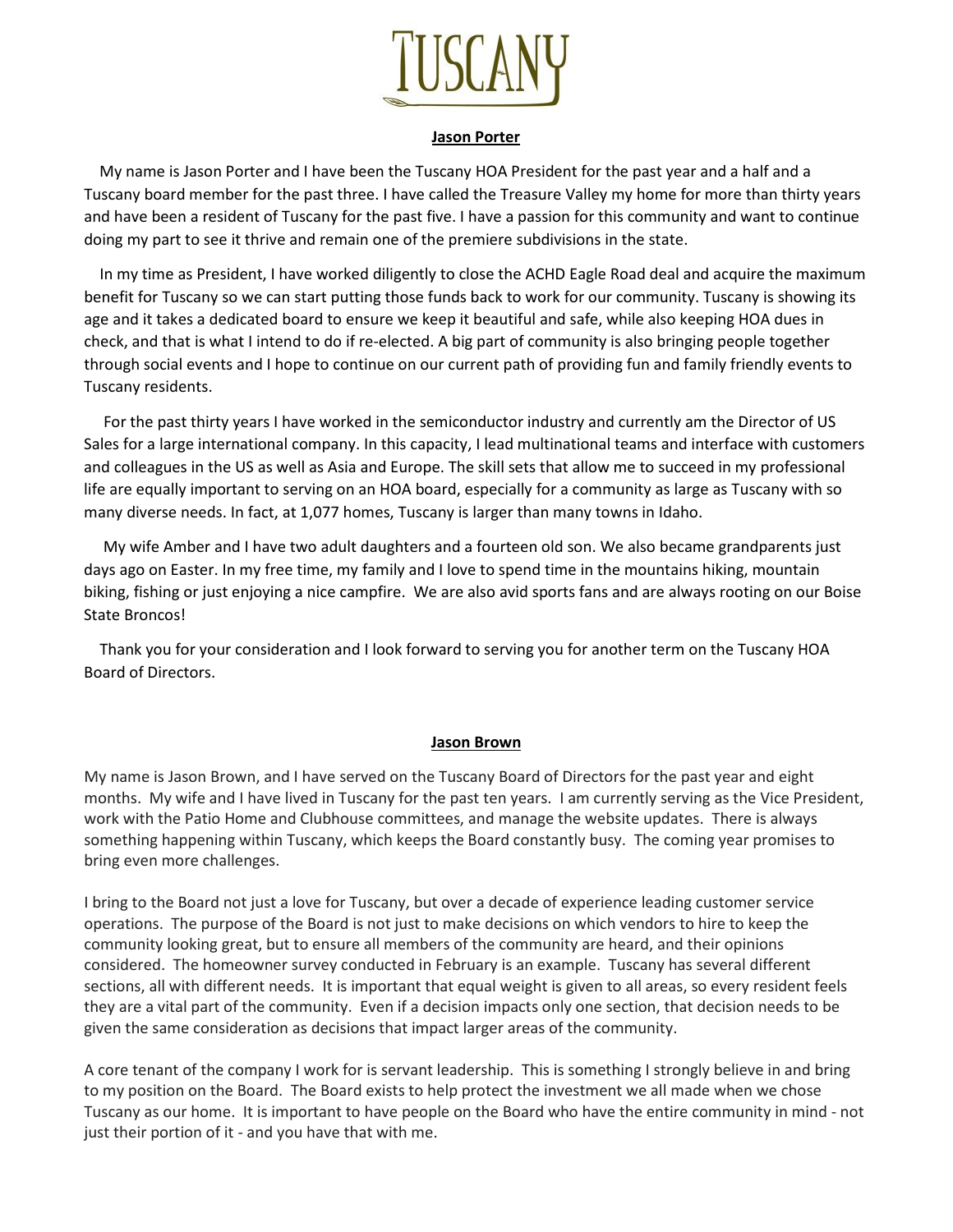### **Michael Guerrero**

Hello, my name is Michael Guerrero, and I have been serving on the Tuscany Board of Directors since I moved here in August 2021. I have enjoyed being a part of this board, working on different projects and being a part of the community's seasonal venues. I previously served my community on another HOA board for 4 years and had a special focus in landscape & maintenance.

About me, I'm a retired combat veteran and spent the majority of my career in the guard. I was a COO for a construction firm for many years. I have a strong background in lean process improvement, logistical operations and construction. This is what my degree is in as well. Currently, I co-own a company that specializes in creating designs for home remodels and supplying the materials for the projects. At the same time, I'm also a station manager of a logistics company.

I know that when it comes to raising my children, community is very important. Community to me is fostering a healthy & safe environment through servant leadership, education and engagement. With my background of being a parent, homeowner and construction, I know I can continue serving this community with an objective approach that I'm qualified for.

## **Thomas Perkins**

I am requesting to retain my position on the Tuscany HOA Board for a full term. I have been serving as Secretary for the past year and enjoy the comradery of the current board and what has been accomplished and continues to be accomplished. Here is more information for your consideration.

BIO:

I was raised in Eastern Idaho graduating from Malad High School. I consider myself a part of this state. I even know the State Song "Here We Have Idaho". Which I have sung to my family over the years which has brought mixed responses, smiles, laughter and a request to not sing it again.

I graduated from Brigham Young University with a BA, George Washington University with a Masters in Project Management, Regis University in Colorado with an MBA.

I have been in the Information Technology arena for 40 years. Great experiences in all levels of management. Currently, I am responsible for running multimillion dollar projects as a Portfolio Manager. Over the years I have been employed in multiple business areas including Automotive, Telecom, Transportation, and finally Finance. I am currently employed by US Bank.

This privilege to work in so many areas of business has given me the opportunity to travel the US, Canada, Mexico, Europe, and Southeast Asia. I have found that people everywhere are wonderful and have the same needs and desires as we do here in Meridian which includes; Family, Friends, a home, employment, and ability to find joy in life. As a family we have lived in Utah, New York, Ohio, and Washington State and now nearing retirement back in Idaho.

While we lived in Vancouver, Washington I was part of the Bella Vista Neighborhood Association as a committee member, director, vice president, and president. I enjoyed being part of an HOA so when we moved here, I volunteered to be part of the Tuscany HOA. I look forward to continuing to serve.

## **Kara Ritter**

My name is Kara Ritter and I would love the opportunity to serve on the Tuscany Board of Directors. I am an Idaho native, born and raised in the Magic Valley. I am a public elementary principal at an area school and am